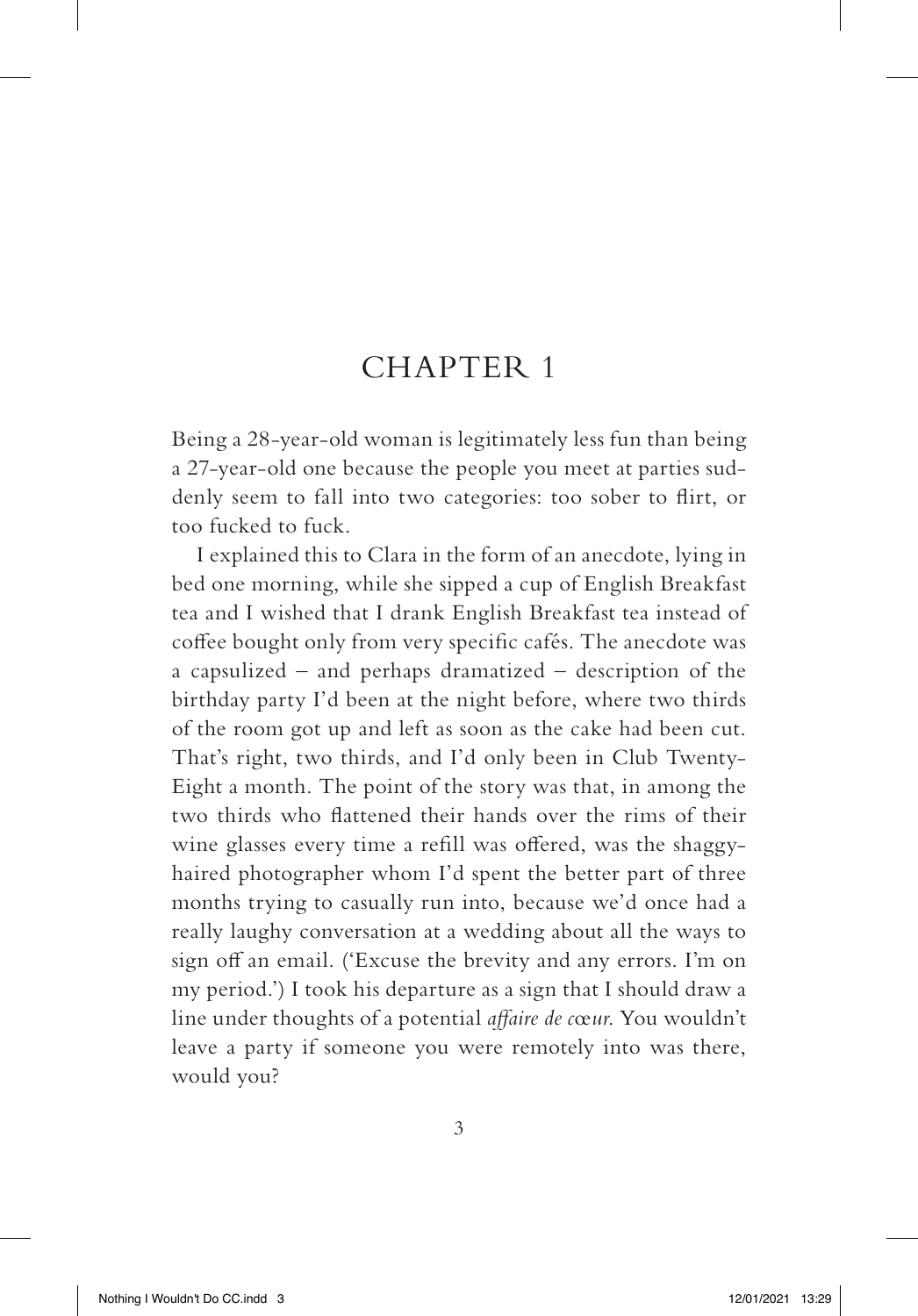I finished the story with an aghast statement: 'One guy was driving back to the country, after dinner!'

'And what did the rest of you do?' asked Clara, her voice both stilted and dulcet, as it has been since she was a child.

'Sat at the table drinking rum and water, because no one could be bothered to go to the shop for mixers.' Together, our voices sounded like gravel being rolled through honey.

'I don't know which night sounds more depressing,' she said. Of course, we both knew which one she thought was more depressing. 'But at least you stayed away from the "too fucked to fuck" category.' She even made 'fuck' sound silky and sweet.

'That is true,' I said, knowing that she was referring to one individual in particular who had never been known to refuse a refill. 'I'm almost four months clean of him now,' I added, even though she hadn't asked, and even though I thought about Mr Too Fucked To Fuck almost every day and the only thing stopping me from picking up the phone to him between midnight and mid-morning was the fear that he wouldn't reply.

'I wish I could've come last night,' she said, which was a white lie, either for my benefit or that of our mutual friend whose birthday she'd missed, on account of too much to learn for Monday's audition.

'How're those lines going?' I asked, taking a swig of water from the plastic Evian bottle that I'd bought in a moment of rebellion, but which was now causing a cellophane-wrapped globe to weigh down on my chest.

Clara shrugged, lifting the mug to her lips, and her blonde fringe came tumbling forwards like tiny theatre curtains. When she realized it was empty, she glanced inside indignantly, like the tea had failed her. I wished that I could conjure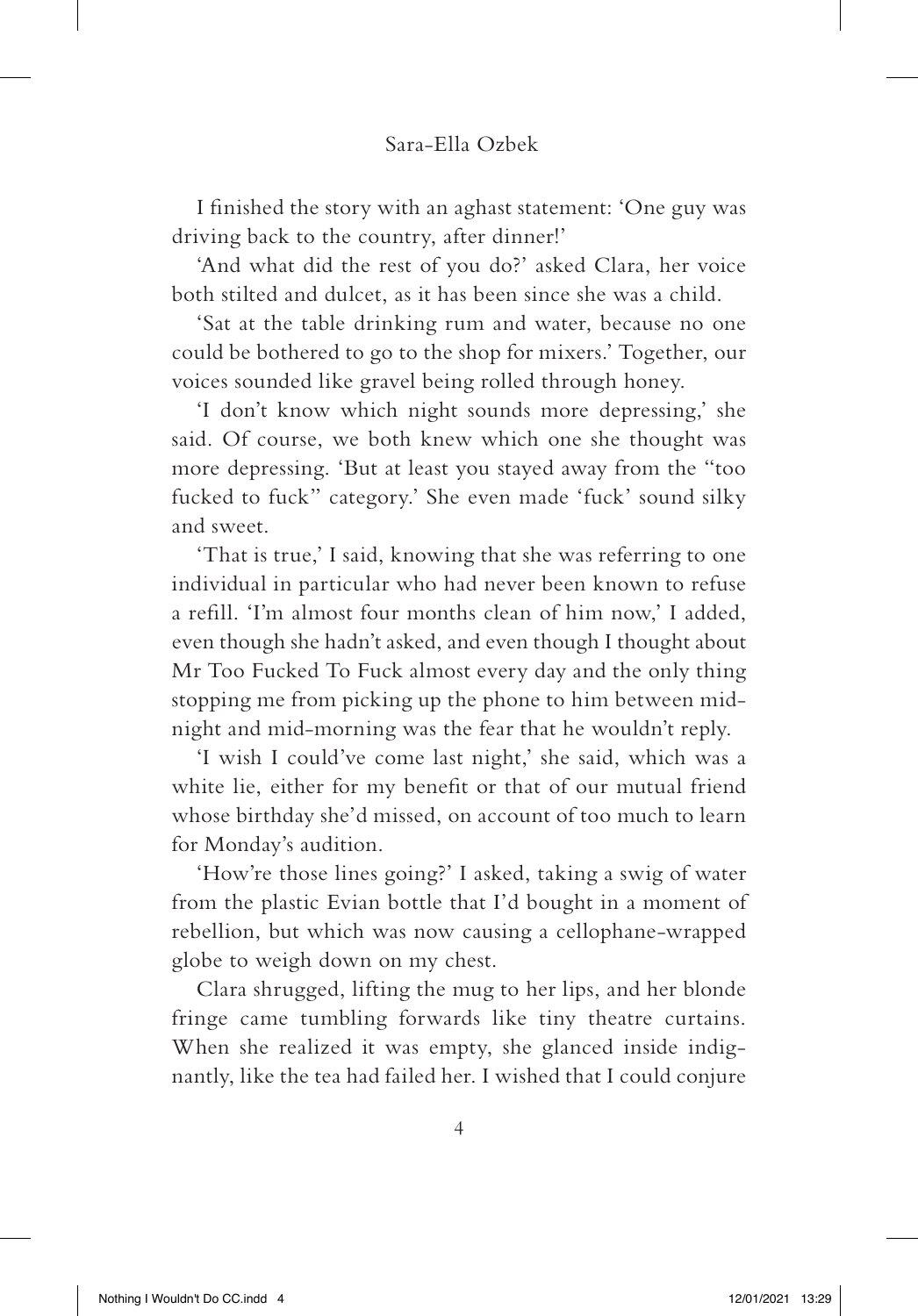more tea, right then and there. But, as I couldn't, I helpfully offered to go over lines with her.

'That would be heaven, if you're not too busy,' she said, setting the mug aside having rendered it useless.

There was a heap of laundry glowering at me from the corner of the room, empty toiletry bottles that needed replenishing, a birthday cheque from my tech-unsavvy mother that needed depositing, the latest Ottessa Moshfegh novel by my bed calling out to be devoured, hair in desperate need of a colour touch-up  $-$  who knew brunettes went grey in their twenties? – and I really did need to turn that idea for an article into a pitch – 'How To Dress Like A Man Booker-Nominated Author' – before the moment passed.

But it was rare to have Clara in London for the weekend and even rarer for her to be here without Ed. There was also the old chestnut of my constant striving to make sure that living with me was as joyous and fun an experience as possible, so that she wouldn't be tempted to shack up with him prematurely. And I did have a way of getting her to memorize lines like no one else. So, of course, I told her I'd be happy to help. I could probably even trick her into drinking a bottle of wine with me afterwards.

Once it was settled as a plan, Clara daintily removed herself from the cloud of my bed and I felt a twinge in my chest that would've made me call out, 'Don't go, please don't break this moment of hungover, girl-loving bliss!' had I no basic understanding of how crazy I'd sound. Instead, I brought up the issue of her birthday, the following week, reminding her that I needed her final guest list for the small do I was organizing. It wasn't a surprise party; it was just a party that Clara had no interest in organizing for herself, so I had taken on the task,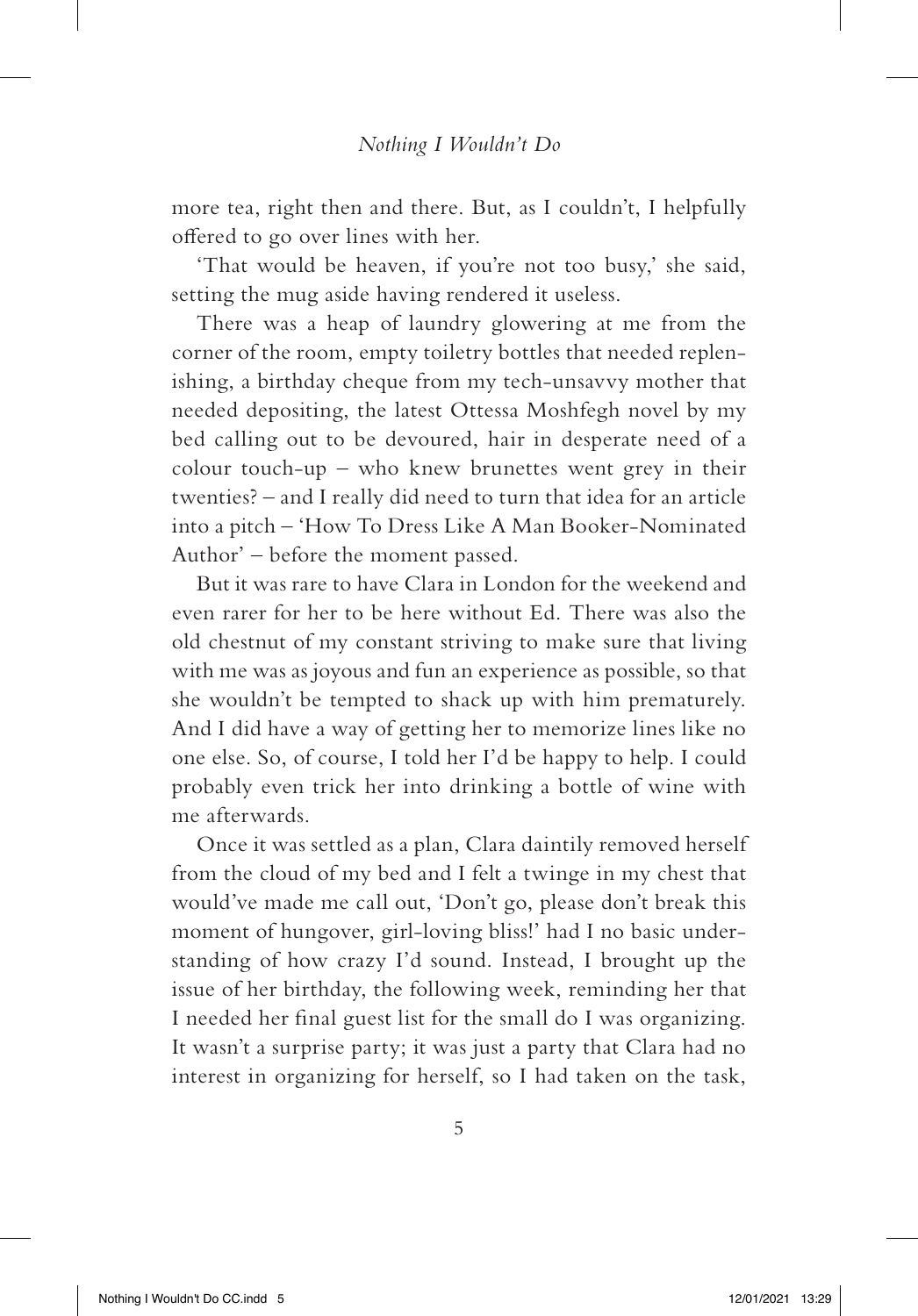as I had done for most of her birthdays. Every year, when she muttered words about not bothering to do anything, I'd jump in and say, 'I'll plan a party for you,' and she'd shrug like, 'Fine, suit yourself,' but she always had the best time. I was determined that this year would be no different, especially because we hadn't done one the previous year. Ed had taken her to Hong Kong instead.

'Oh, you do the list,' she said. 'You're better at these things than me.' With that, I watched her walk off in her matching silk pyjama set. I used to say that Clara was like a creation of F. Scott Fitzgerald's, with her breathy voice, doll-like appearance and slightly nervous disposition. But then, I hated the thought of her having been created by a borderline misogynistic white male, so I decided that she was a Jane Austen character. It suited, since she had a look and manner that made people instantly assume that she was stupid, which she'd tease for a while by staying silent throughout a heavy conversation, until suddenly piping up with something far more insightful and informative than anyone else had come near to. I lived for those moments.

I threw the duvet away from my own bare flesh. I liked to sleep naked, because when I woke up, for a split second, my brain would be tricked into thinking that I'd slept with someone and I'd get a small fraction of an adrenaline rush. It also made me feel thinner. I climbed out of bed, feeling dense, like my insides had all expanded within the frame of my body from the rum. I put on a pair of the Marks and Spencer cotton briefs that I'd bought in bulk the year before, when I'd finally learnt that I wasn't obliged to wear overpriced lacy thongs that cut a line from rectum to clitoris for my whole life, and wandered out into the flat.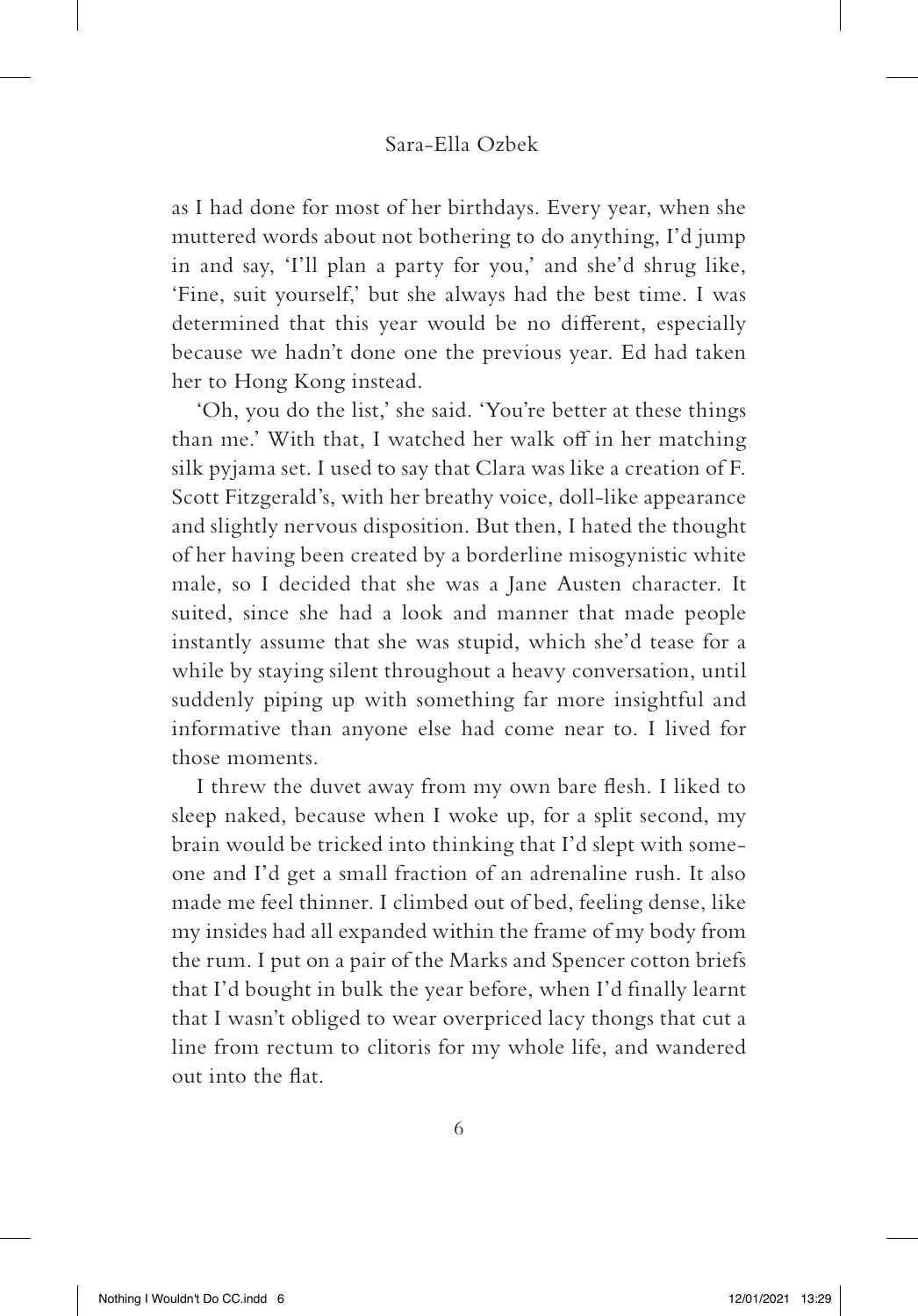Every morning, emerging into the homeliness of that place, I felt both grateful to be there and fearful of the day that I wouldn't. Though I'd only ever lived in a flat owned by Clara's family, for a token donation of rent money, I knew how much it cost to live in London and felt an anxious flutter whenever I thought of what I could afford in real-life circumstances. I dreaded the time I'd be holed up in a shoebox alongside the motorway.

A few rooms away, the loud and powerful rush of the shower began. Clara was starting the day like a responsible adult. Meanwhile, I meandered into the kitchen, where I found the ash of a mini pizza in the oven. I had a vague recollection of putting it in there when I'd arrived home, but, clearly, no recollection of taking it out. Sheepishly, I used an oven mitt to remove the tray and ran the singed circle under the cold tap. Then I reached for a small Moroccan glass on the shelf above, filling it with a sachet of Dioralyte and water from the Brita filter. I stirred until it turned murky pearl then downed the whole thing in one go. Honestly, I felt brighter within seconds.

Dioralyte is a fantastic creation.

I don't remember exactly when I met Clara, only that she became a reoccurring fixture of my life, in the way that you only accept when you're very young. We were six years old, according to the date that my mother began working for her mother.

It was a year after we'd moved over from Israel. My mother had just given birth to Ezra, my half-brother, whose father we had followed across the ocean just in case my mother had a chance with him. Turned out, she didn't, but thanks to the British passport that she had acquired when she was briefly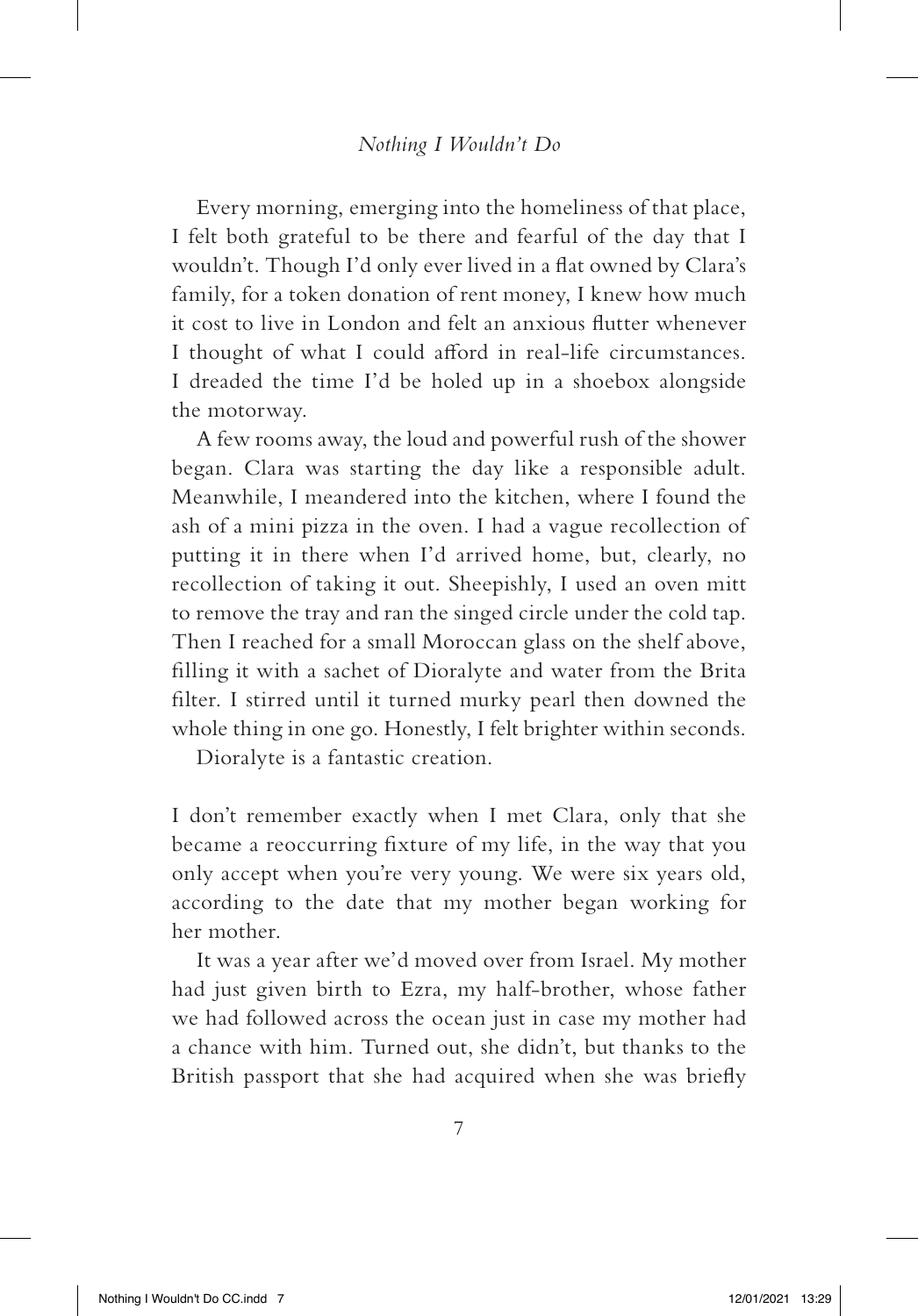married to  $my$  father  $-1$  was the product of post-divorce copulation – we got to live in a one-bedroom flat in Earl's Court, and enjoy the pleasure of a London winter with no central heating, during which time I was forced to spend every Shabbat with my father and his ancient parents, so that I wouldn't be forgotten in their will.

And then my mother met Bella Mortimer at a life-drawing class. When they recounted the story, they claimed to have instantly bonded over Clara and I – their daughters, exactly the same age – and a shared love of culture. What I had since gathered to be the truth was that my mother divulged her situation – two kids, two absent fathers, no money, no family in London – and Bella, a vulture of a rescuer, swooped in. She had just started a charity venture getting underprivileged children off the streets and into the arts. On the spot, she offered my mother a job – flippantly, I'd always imagined: 'Oh well, you must come work with me. What fun!'

From that day on, it's difficult to recall a childhood memory that did not, in some way, involve the Mortimers.

Bella was not an obvious match for my Jewish immigrant mother. She came from an eccentric, upper-class family, who believed in free love and forgetting to bath your children – 'Aristo-bohemia,' my mother called it, with a touch of derision. She was vibrant, provocative and vulgar, while my mother was something of a prude. Her husband, Derrick Mortimer, was a bald-headed New Yorker – 'bald man syndrome' my mother would say in reference to anything he did – and a world-renowned architect who spent most of his life travelling. He wore thick-rimmed spectacles and loved talking about his wine and art collections.

I don't remember the first occasion that Clara and I were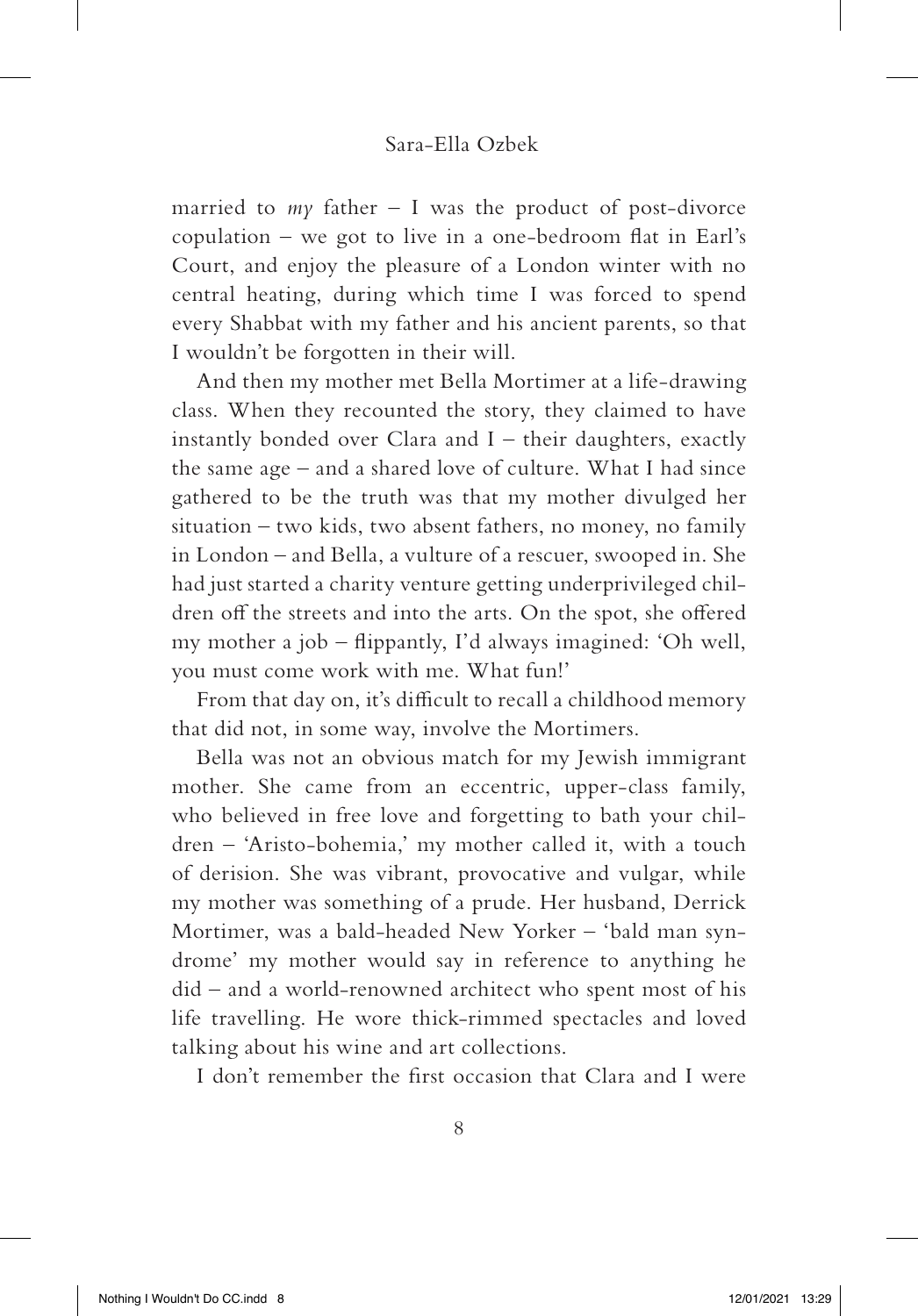#### *Nothing I Wouldn't Do*

thrown together. I don't remember if there was any resistance, or if we fitted together like two pieces of a jagged-edged puzzle, or if we had, for survival purposes, decided to become best friends the very first time we'd met. I just remembered hours spent on top of a pink Wendy house and tents made out of sheets, draped over Clara's four-poster bed. I remembered the two of us sardined alongside Bella, as she sat up in bed, with a glass of red wine on the bedside table and the bottle next to it, intermittently getting up to smoke out of the window. I remembered begging Clara's older brother Fabian to let us play with him and hiding from Ezra, whom I'd felt disconnected from since the day my mother gave birth to him and he commandeered all of her emotional resources. I remembered Bella tucking a napkin into my neckline, because I was such a messy eater, while she could barely get Clara to eat anything at all. I remembered all these little things that had, over the years, stitched me into the fabric of their family.

My mother worked for Bella's venture for nearly seven years. She managed volunteers and liaised with the endless stream of freelancers that Bella brought on to avoid setting up anything that resembled a real company. My mother never dealt directly with the underprivileged kids – whom Bella often invited to camp out in the house when things got rough at home – because she said she didn't feel comfortable with them. She did attend the committee meetings made up of Bella's overprivileged friends, whom she couldn't admit she felt equally uncomfortable among. Bella must have paid her more generously than one would normally expect to earn at a charity because, suddenly, she no longer asked me to pocket loo roll from school when we'd run out. Suddenly, we were the kind of people who ate at the local Italian restaurant on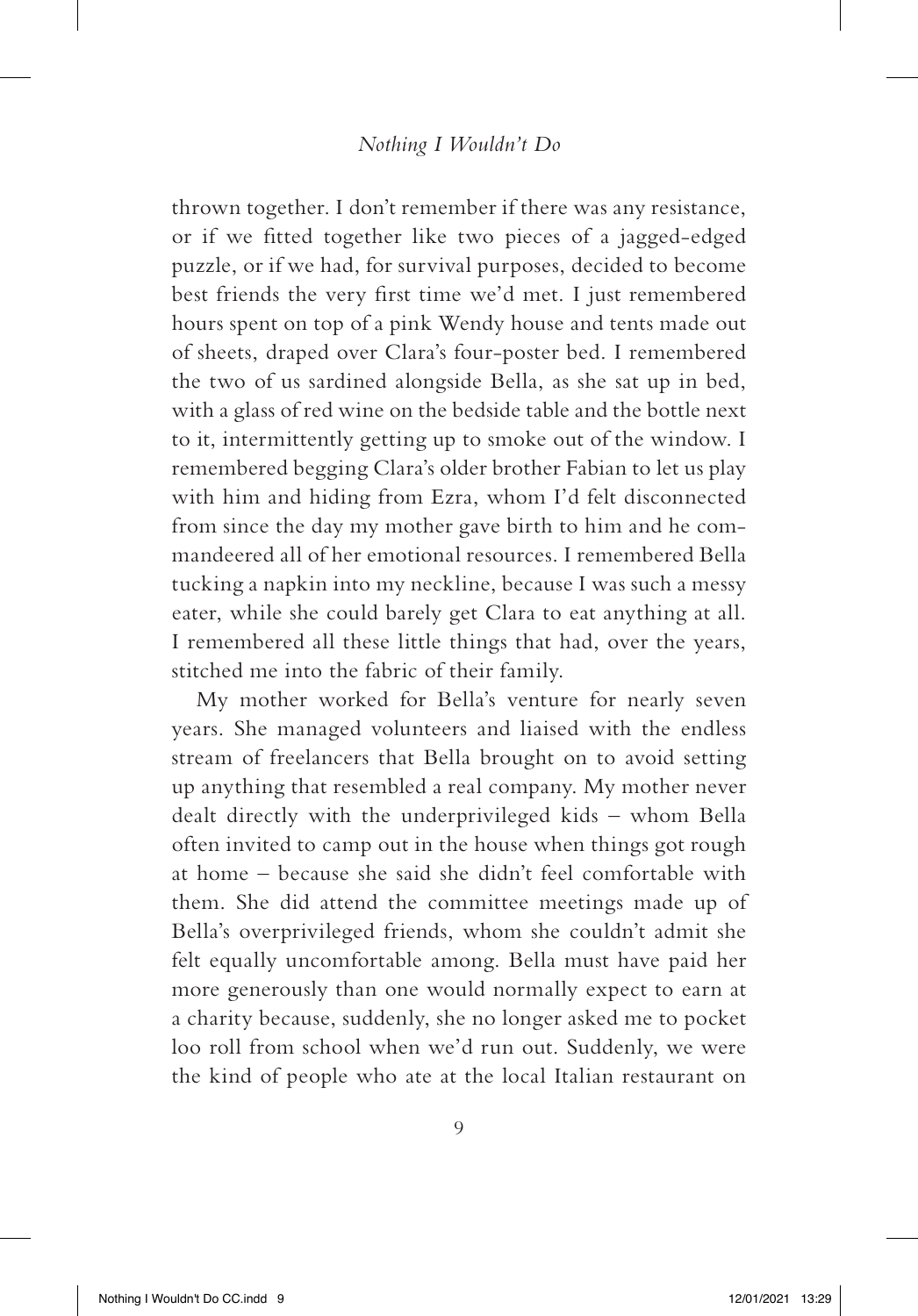multiple evenings and got bought new clothes when old ones became hole-ridden. Not only was I no longer forced to Shabbat, but my mother did everything she could to prevent me from going, to dig the knife in with my father, who was now the one begging for more time with me.

My mother didn't know how to cook, which I realized later in life was because she didn't eat. So, we spent most mealtimes at the Mortimers' in those years, though my mother always found a reason to opt out if Derrick was around. His moods were too unpredictable for her anxiety levels to cope with. Sometimes, he'd arrive at the table with a great smile on his face and tell a story that would have everyone doubled over in hysterics. Other times, he'd sit with heavy eyebrows, barely saying a word, unless it was a complaint about the food. Everyone would tiptoe around him on those occasions – everyone except Bella, who seemed to become even more vociferous than she usually was. We'd all chew through the tension, hoping he'd ignore her, like he sometimes did, rather than erupt and call her 'one hell of a cunt', as more often happened.

I was used to fractured marriages, but my own parents' understated, calculated animosity seemed so minor compared to Bella and Derrick's theatrical fights. I have an early memory of two male police officers in the entrance hall of the Mortimers' house, accusing Bella of the theft and vandalism of Derrick Mortimer's car and ordering her away from the property. Clara and I watched from the top of the stairs as Bella laughed and calmly stripped every piece of clothing from her body. She stood there stark naked, tall and spindly like a black widow spider, shouting, 'Come on, arrest me, boys!' at the blushing policemen. Fabian stayed in his room, as he always did when drama occurred, and Clara cried hysterically, while I

10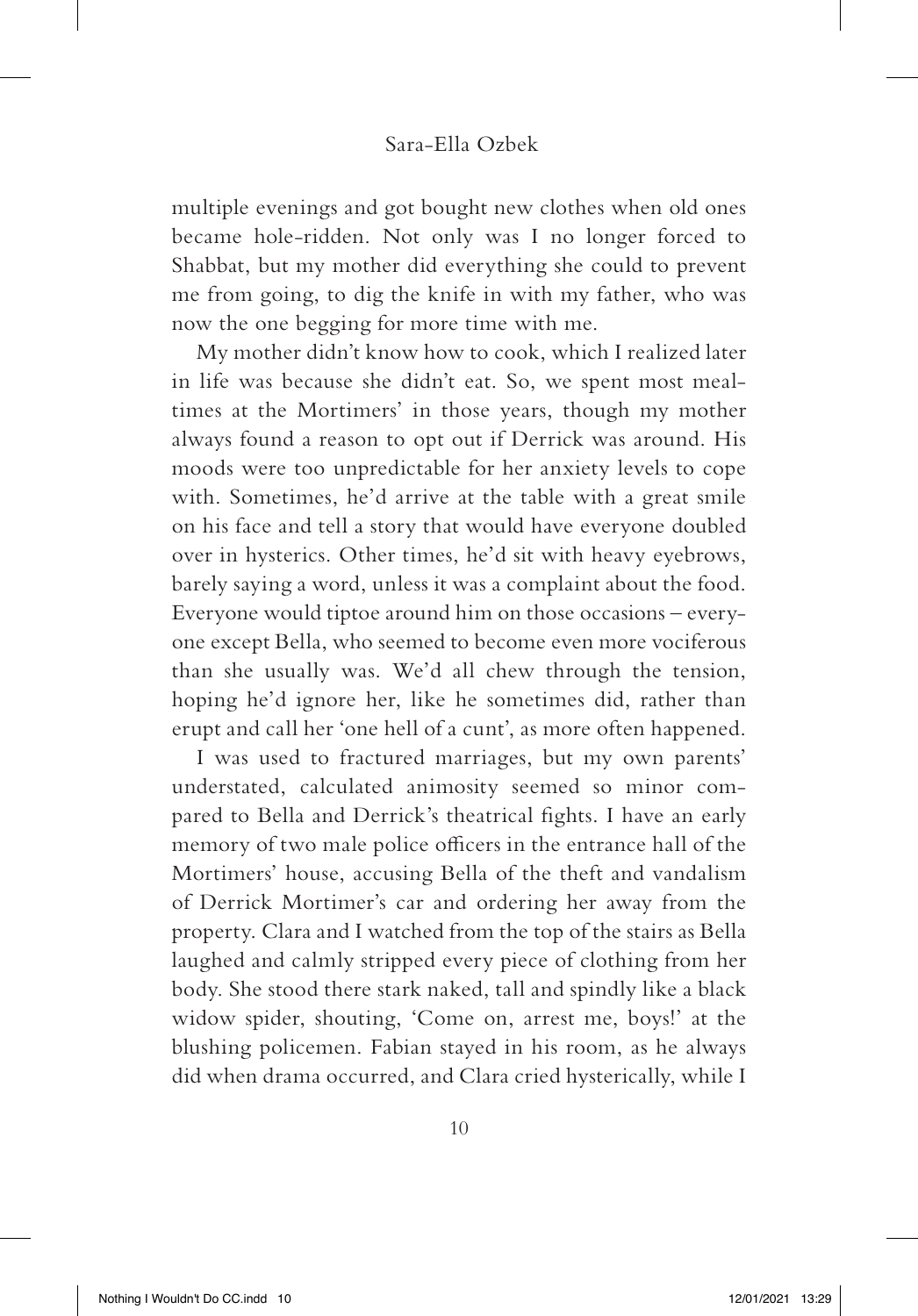#### *Nothing I Wouldn't Do*

squeezed my arms around her tiny shoulders. But, as terrifying as it was, even at the age of seven, I thought it was the most fantastic thing I'd ever seen a person do. I didn't know at the time that she needn't have done it, since the police would never have arrested her once they found out that she and Derrick were married. I just saw someone who was so unafraid.

Things changed for our extended family set-up thanks to the mammoth marital argument that happened when Clara and I were eleven. It occurred in the middle of the night and had culminated in Bella getting into her car and driving away. The next day, hours passed with no word from her. And then hours turned into days. My mother wanted to call the police, but Derrick refused to let her. After a week, Bella's sister arrived from the country with her own daughter, to look after Clara and Fabian. And finally, after three weeks, Bella returned and whisked her traumatized children off to Disneyland Paris, as if nothing had happened. Where she went for those weeks, or why, I had never discovered, and Clara had not talked about it since.

My mother had been so furious with Bella that they didn't speak for a long time, even when working in the same small office. Soon after, my mother's job no longer existed. She returned to long days at home in the mustiness of a cluttered flat, caring for me and my brother, who was having a hard time learning and making friends. It also meant that she needed to return to her unhealthily entangled relationship with my father, whom she'd been separated from for twelve years, begging him to get her out of debt, promising him more time with me, though she didn't have the same agency over how I spent my Friday nights anymore, so Shabbat was out of the question.

Through all of it, however, I stayed closely enveloped in the